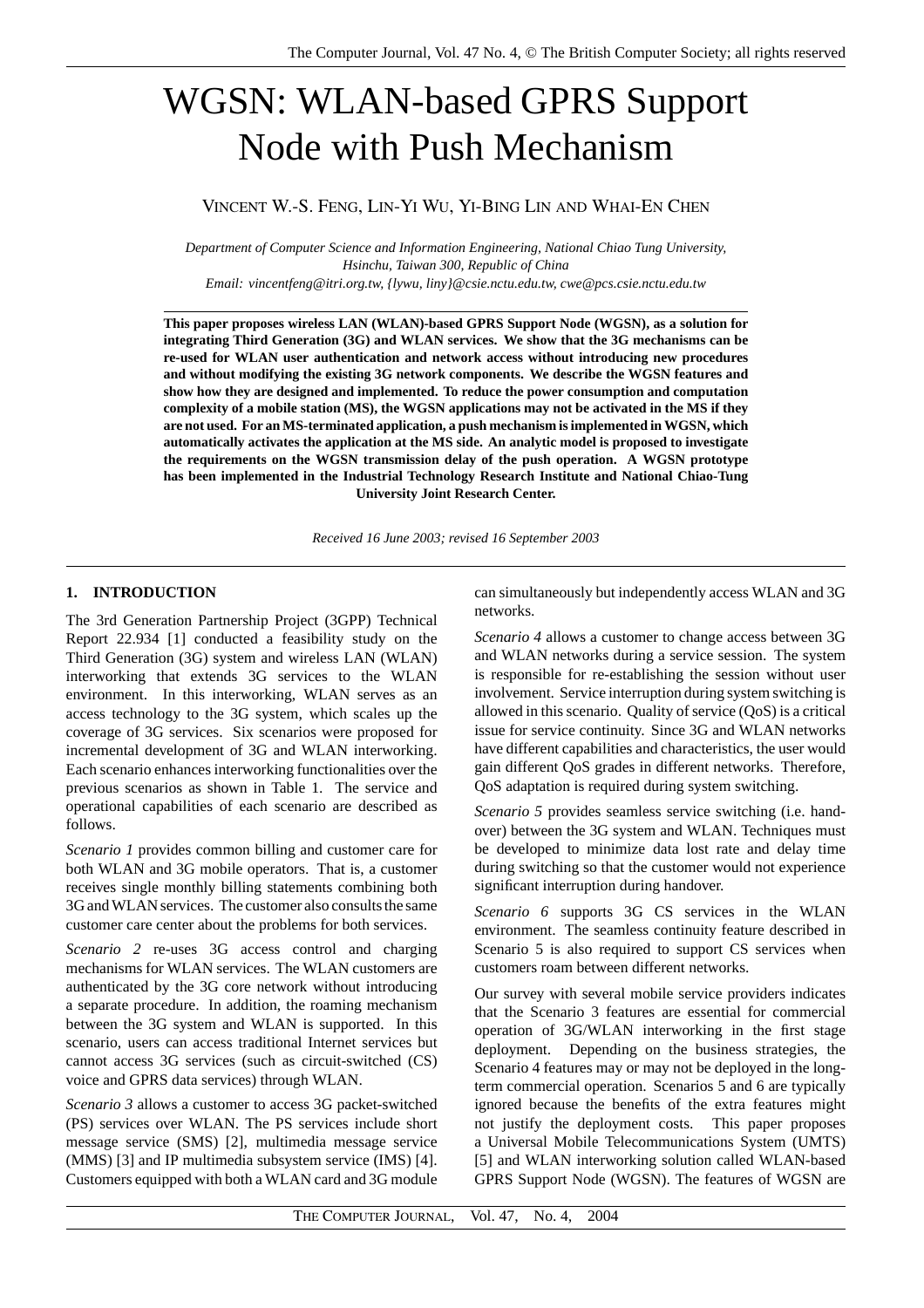| Service capabilities                               | Scenario 1 |   | Scenario 2 Scenario 3 Scenario 4 Scenario 5 |   | Scenario 6 |
|----------------------------------------------------|------------|---|---------------------------------------------|---|------------|
| Common billing                                     |            | v |                                             |   |            |
| Common customer care                               |            | v | v                                           | v |            |
| 3G-based access control                            |            | v | v                                           | ν |            |
| 3G-based access charging                           |            |   |                                             |   |            |
| Access to 3G PS services                           |            |   |                                             | v |            |
| Service continuity                                 |            |   |                                             |   |            |
| Seamless service continuity                        |            |   |                                             |   |            |
| Access to 3G CS services<br>with seamless mobility |            |   |                                             |   |            |

**TABLE 1.** Interworking scenarios and service capabilities.



**FIGURE 1.** WGSN architecture (dashed lines: signaling; solid lines: data and signaling).

described in Section 2. The design and implementation of WGSN components are elaborated in Section 3. The WGSN authentication and network access procedures are given in Section 4. The WGSN push mechanism is analyzed in Section 5. Our approach has similar development goals to the approaches described in [6, 7]. However, we focus more on providing session initiation protocol (SIP) applications (i.e. SIP Application Level Gateway (ALG) and the SIP push mechanism) in the WGSN system.

# **2. THE WGSN APPROACH**

This section describes the architecture and the features of the WGSN. WGSN interworks UMTS with WLAN to support Scenario 3 features described in Section 1.

#### **2.1. WGSN network architecture**

Figure 1 illustrates the inter-connection between a UMTS network and a WLAN network through WGSN. The UMTS network (Figure 1, label 1) provides 3G PS services. The WLAN network (Figure 1, label 2) provides access to the Internet. The customers are allowed to roam between the two networks as long as the Mobile Station (MS) is equipped with both a 3G module and a WLAN card.

The UMTS network includes two sub-networks. The UMTS Terrestrial Radio Access Network (UTRAN; Figure 1, label 3) consists of Radio Network Controllers (RNCs) and Node Bs (i.e. base stations). The radio interface between a Node B and an MS is based on WCDMA radio technology [8]. The UMTS core network (i.e. GPRS network; Figure 1, label 4) consists of Serving GPRS Support Node (SGSN) and Gateway GPRS Support Node (GGSN), which provide mobility management and session management services to mobile users. An SGSN connects to the UTRAN by Asynchronous Transfer Mode (ATM) links, and communicates with the GGSN through an IPbased backbone network. The GGSN connects to the external Packet Data Network (PDN) by an IP-based interface Gi. Both SGSN and GGSN communicate with the Home Location Register (HLR) through the Gr and Gc interfaces, respectively. These two interfaces are based on the Mobile Application Part (MAP) [9]. The HLR is the master database containing all user-related subscription and location information.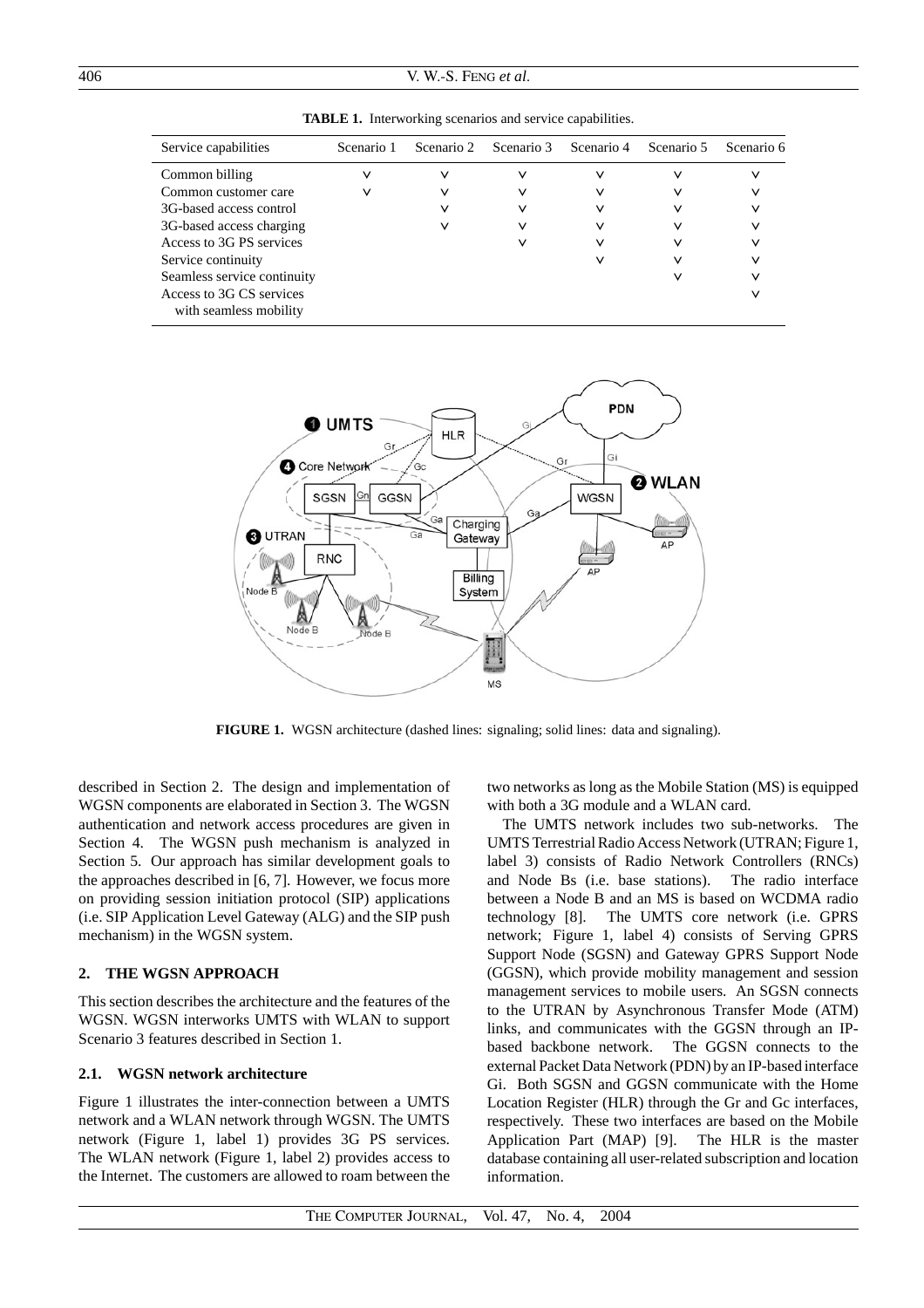The WLAN radio network includes 802.11-based access points (APs) that provide radio access for the MSs. The WGSN acts as a gateway between the PDN and the WLAN node, which obtains the IP address for an MS from a Dynamic Host Configuration Protocol (DHCP) [10] server and routes the packets between the MS and the external PDN. The WGSN node communicates with the HLR to support GPRS/UMTS mobility management following 3GPP Technical Specification 23.060 [11]. Therefore, the WLAN authentication and network access procedures are exactly the same as that for GPRS/UMTS.

The WGSN node integrates both SGSN and GGSN functionalities. Like an SGSN, the WGSN communicates with the HLR through the Gr interface. On the other hand, like a GGSN, the WGSN communicates with the external PDN via the Gi interface. Therefore, for other GPRS/UMTS networks, the WGSN node and the corresponding WLAN network are considered as a separate GPRS network. The WGSN node can be plugged in any 3G core network without modifying the existing 3G nodes. To integrate the billing system for both UMTS and WLAN, WGSN communicates with the Charging Gateway using the same UMTS protocols (the GPRS Tunneling Protocol (GTP ) implemented in the Ga interface [11] or by FTP).

To access the WGSN services, the MS must be either a 3G-WLAN dual mode handset or a laptop/Personal Data Assistant (PDA) that is equipped with both a WLAN Network Interface Card (NIC) and a 3G module.

## **2.2. WGSN features**

Based on the seven interworking aspects listed in 3GPP Technical Specification 22.934 [1], we describe the features implemented in WGSN [12].

*Service aspects:* WGSN provides general Internet access and Voice over IP (VoIP) services based on SIP [13]. Since a Network Address Translator (NAT) is built in the WGSN node, the VoIP voice packets delivered by the Real Time Transport Protocol (RTP) connection [14] cannot pass through the WGSN node. This issue is resolved by implementing a SIP ALG [15] in the WGSN node, which interprets SIP messages and modifies the source IP address and port contained in these SIP messages.

In UMTS, an MS must activate the Packet Data Protocol (PDP) [11] context for VoIP service before a caller from the external PDN can initiate a phone call to this MS. Also, for both UMTS and WLAN, a SIP User Agent (UA) must be activated in an MS before it can receive any incoming VoIP call. Therefore, a SIP-based Push Center (SPC) is implemented in the WGSN node to provide MS-terminated SIP services. The SPC is implemented on an SMSbased IP service platform called iSMS [16], where none of the UMTS/GPRS components is modified. SPC also provides a push mechanism through WLAN for a WGSN user who does not bring up the SIP UA. Therefore, the SIP terminated services (e.g. incoming VoIP calls) can be supported in WGSN.

*Access control aspects:* WGSN utilizes the standard UMTS access control for users to access WLAN services. Our mechanism re-uses the existing UMTS Subscriber Identity Module (SIM) card and the subscriber data records in the HLR. Therefore, the WGSN customers do not need a separate WLAN access procedure, and the maintenance for customer information is simplified. User profiles for both UMTS and WLAN are combined in the same database (i.e. the HLR).

*Security aspects:* WGSN utilizes the existing UMTS authentication mechanism [17], i.e. the WLAN authentication is performed through the interaction between an MS (using 3G SIM card) and the 3G Authentication Center. Therefore, WGSN is as secure as existing 3G networks. We do not attempt to address the WLAN encryption issue [18]. It is well known that WLAN based on IEEE 802.11b is not secure. For a determined attack, Wired Equivalent Privacy (WEP) is not safe, which only makes a WLAN network more difficult for an attacker to intrude. The IEEE 802.11 Task Group I is investigating the current 802.11 Media Access Control Address (MAC) security. WGSN will follow the resulting solution.

*Roaming aspects:* WGSN provides roaming between UMTS and WLAN. We utilize the standard UMTS mobility management mechanism without introducing any new roaming procedures.

*Terminal aspects:* A terminal for accessing WGSN is installed with a Universal IC Card (UICC) reader (a smart card reader implemented as a standard device on the Microsoft Windows platform). The UICC reader interacts with the UMTS SIM card (i.e. the UICC containing the SIM application) to obtain authentication information for the WGSN attach procedure.

*Naming and addressing aspects:* WGSN user identification is based on the Network Access Identification (NAI) format [19] following the 3GPP recommendation. Specifically, the International Mobile Subscriber Identity (IMSI) is used as WGSN user identification.

*Charging and billing aspects:* WGSN acts as a router, which can monitor and control all traffic for the MSs. The WGSN node provides both offline charging and online charging (for pre-paid services) based on the Call Detail Records (CDRs) delivered to the charging gateway.

Besides the seven aspects listed above, WGSN also provides automatic WLAN network configuration recovery. A WGSN MS can be a notebook, which is used at home or office with different network configurations. The network configuration information includes IP address, subnet mask, default gateway, WLAN Service Set Identifier (SSID) etc. When the MS enters the WGSN service area, its network configuration is automatically reset to the WGSN WLAN configuration if the MS is successfully authenticated. The original network configuration is automatically recovered when the MS detaches from the WGSN. This WGSN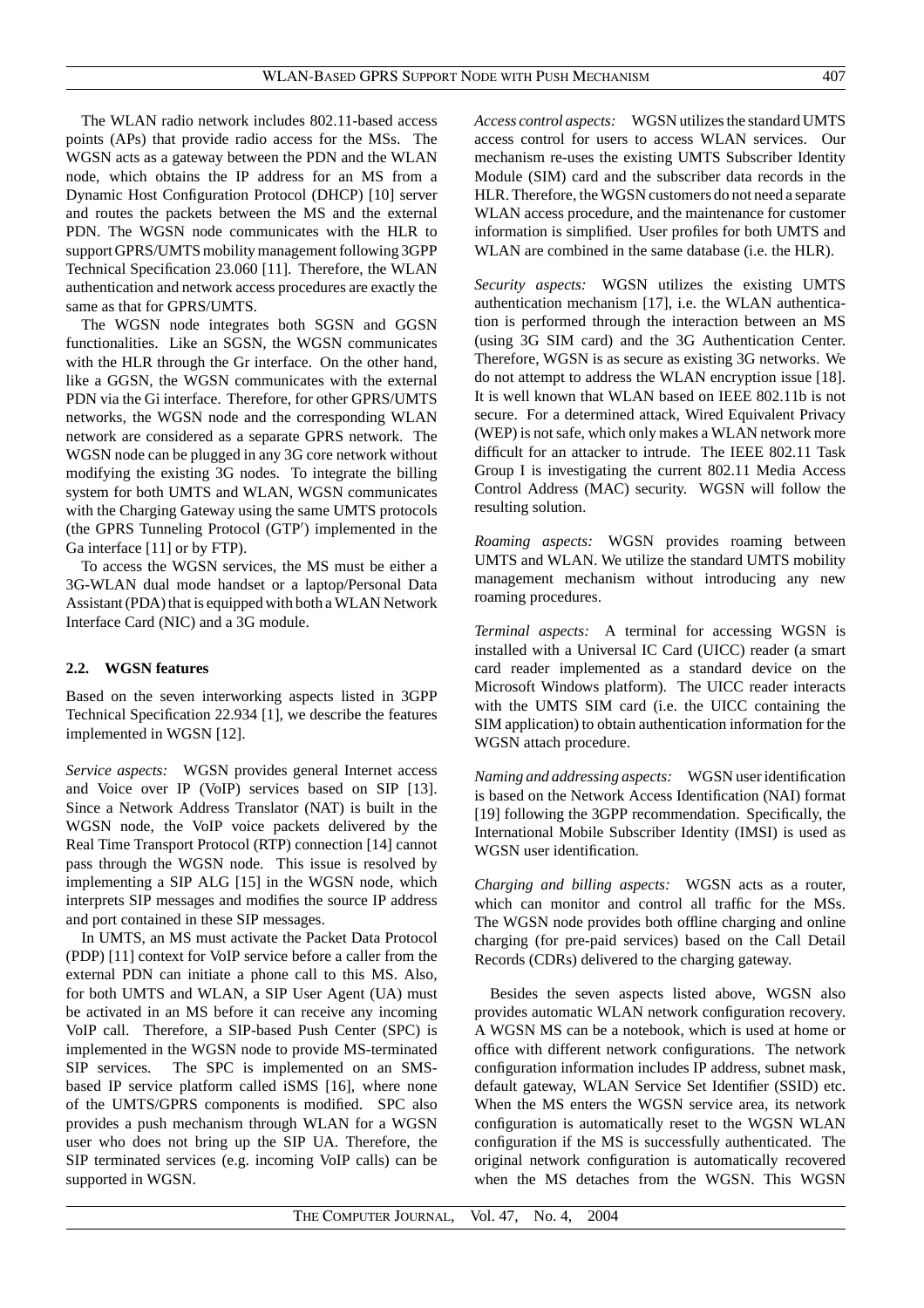| <b>GMM</b> |           |          |  | <b>GMM</b>       | <b>MAP</b>       | <b>MAP</b>       |
|------------|-----------|----------|--|------------------|------------------|------------------|
| TCP        |           |          |  | <b>TCP</b>       | <b>TCAP</b>      | <b>TCAP</b>      |
| IP         |           |          |  | $_{\rm IP}$      | <b>SCCP</b>      | <b>SCCP</b>      |
|            |           |          |  |                  | MTP3             | MTP3             |
| 802.11 L2  | 802.11 L2 | Ethernet |  | Ethernet         | MTP <sub>2</sub> | MTP <sub>2</sub> |
| 802.11 L1  | 802.11 L1 | L1       |  | L1               | MTP1             | MTP1             |
| MS         | AP        |          |  | <b>WGSN Node</b> | <b>HLR</b>       |                  |

#### (a) WGSN Control Plane

| Application |    |           |           |  |           |    | Application |
|-------------|----|-----------|-----------|--|-----------|----|-------------|
| Transport   |    |           |           |  |           |    | Transport   |
| $_{\rm IP}$ |    |           |           |  | ΙP        |    | IP          |
| 802.11 L2   |    | 802.11 L2 | Ethernet  |  | Ethernet  | L2 | L2          |
| 802.11 L1   |    | 802.11 L1 | L1        |  | L1        | L1 | L1          |
| MS          | ΑP |           | WGSN Node |  | <b>CN</b> |    |             |

(b) WGSN User Plane

MS: Mobile Station AP: Access Point WGSN Node: WLAN-based GPRS Support Node HLR: Home Location Register CN: Corresponding Node

**GMM: GPRS Mobility Management TCP: Transmission Control Protocol** IP: Internet Protocol MAP: Mobile Application Part TCAP: Transaction Capabilities Application Part<br>SCCP: Signaling Connection Control Part MTP: Message Transfer Part

**FIGURE 2.** WGSN protocol stack. (a) WGSN control plane. (b) WGSN user plane.

functionality is especially useful for those users who are unfamiliar with network configuration setup.

# **3. IMPLEMENTATION OF WGSN**

This section describes the implementation of WGSN. We first introduce the protocol stack among MS, AP, WGSN and HLR. Then we elaborate on the WGSN components for the WGSN network node and the MS. Figure 2 illustrates the WGSN protocol stack. In the current implementation, the lower-layer protocol between the MS and the WGSN node is IP over 802.11 radio (through WLAN AP). In the control plane, standard GPRS Mobility Management (GMM) defined in 3GPP Technical Specification 23.060 [11] is implemented on top of TCP/IP between the MS and the WGSN node. The standard UMTS Gr interface is implemented between the WGSN node and the HLR through Signaling System Number 7 (SS7)-based MAP protocol [18]. The layers of the SS7 protocol include Message Transfer Part (MTP), Signaling Connection Control Part (SCCP) and Transaction Capabilities Application Part (TCAP). Details of SS7 can be found in [18]. The WGSN node communicates with the charging gateway through the IP-based GTP' protocol which is not shown in Figure 2. In future, the TCP/IP layers in the control plan will be replaced by Extensible Authentication Protocol/EAP Over LAN (EAP/EAPOL) [20, 21]. EAP/EAPOL operates over the 802.11 MAC layer, which allows authentication of an MS before it is assigned an IP address. Therefore, the IP resource of the WGSN system can be managed with better security. Also, between the WGSN node and the HLR, the lower-layer SS7 protocols (i.e. MTP and SCCP) will be replaced by IP-based Stream Control Transmission Protocol (SCTP) [22] to support all-IP architecture.

The WGSN user plane follows the standard IP approach, i.e. the MS and the WGSN node interact through the Internet protocol. The MS communicates with the CN in the external PDN using the transport layer over IP. In the user plane, the WGSN node serves as a gateway between the WLAN network and the external PDN.

The WGSN MS must be either a 3G-WLAN dual mode handset or a laptop/PDA that is equipped with both WLAN NIC and a 3G module. The UICC reader (which can be contained in the 3G module or a separate smart card reader) communicates with the standard SIM card to obtain the authentication information required in both the 3G network and WLAN. In the current WGSN implementation, we use the GPRS module instead of the 3G module because the 3G service is not available in Taiwan at the time of writing this paper. The WGSN UICC reader is implemented as a standard device on the Microsoft Windows platform. The WGSN software modules are implemented on the Windows 2000 and XP OS platforms for notebooks and WinCE for PDAs. A WGSN client is implemented to carry out tasks in the control plane. Several SIP user agents are implemented for SIP-based applications in the user plane. The modules for the WGSN client are described as follows.

*SIM module* (Figure 3, label 1): As in UMTS, a WGSN user is authenticated using the UMTS SIM card (or GPRS SIM card in the current implementation) before the user can access the WLAN network. Through the UICC smart card reader, the SIM module retrieves the SIM information (including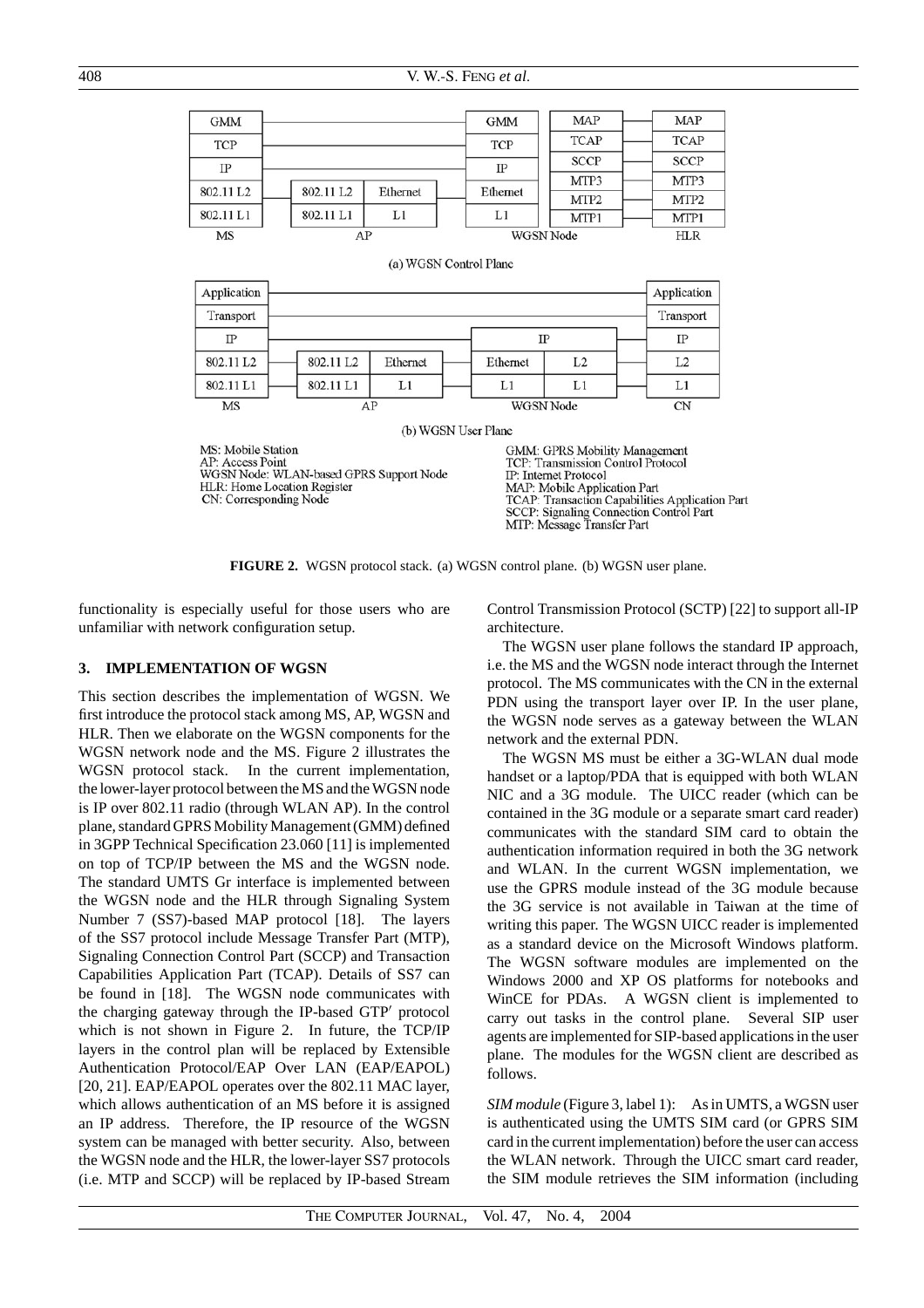

**FIGURE 3.** The MS architecture.

IMSI, SRES and Kc) [17] and forwards the information to the GMM module.

*GMM module* (Figure 3, label 2): Based on the SIM information obtained from the SIM module, the GMM module communicates with the WGSN node to perform MS attach and detach. The authentication action is included in the attach and detach procedures.

*NIC module* (Figure 3, label 3): The network configurations of different WLANs may be different. With the Operating System (OS) support, the NIC module dynamically sets up appropriate network configurations when a WGSN user moves across different WLAN networks. WGSN utilizes DHCP for IP address management. The WGSN MS must obtain a legal IP address and the corresponding network configuration through the DHCP lease request. On the other hand, when the MS terminates a WGSN connection, it should send the IP release message to the WGSN node, and the IP address is reclaimed for the next WGSN user. The NIC module then recovers the original network configuration for the MS. If the MS is abnormally terminated, the NIC module cannot immediately recover the network configuration. Instead, the NIC module offers a Window OS program called WGSN service. When the MS is re-started, this service will check if the network configuration has been recovered. If not, the configuration previously recorded by the NIC module is used.

*User interface* (Figure 3, label 4): A user interacts with the WGSN system through the MS user interface. As illustrated in Figure 4, the user types the Global System for Mobile communications (GSM)/General Packet Radio Service (GPRS) PIN number to initiate the WGSN connection. Like the usage of a GPRS handset, the pin number can be disabled. Based on the received command, the corresponding modules are instructed to carry out the desired tasks. During a WGSN session, the user interface indicates



**FIGURE 4.** The WGSN user interface.

the status of the execution and displays the elapsed time of the WGSN connection.

On the network side, the WGSN node is implemented on the Advantech Industrial Computer platform S-ISXTV-141-W3. The black boxes in Figure 5 illustrate the WGSN communication modules, which include

- A SS7 module for communications with the HLR (through the SS7 network). In this module, the MTP, SCCP and TCAP layers (see Figure 2a) are based on Connect7 2.4.0-Beta version software developed by SS8 Networks Cooperation.
- An internal Ethernet module for communications with the WLAN APs.
- An external Ethernet module for communications with the external PDN.
- A GPRS module for communications with the MS (through the GPRS network).

The software architecture of the WGSN node includes four major components:

*Authentication center* (Figure 5, label 1) consists of the GMM and the Gr handlers. Through the internal Ethernet module, the GMM handler receives the GMM messages from the WGSN MS, and dispatches the corresponding tasks to the other WGSN modules (the details are described in Steps 4 and 8 under the attach procedure in Section 4). The Gr handler implements the standard MAP service primitives for the Gr interface [11]. Through the SS7 module, the Gr handler interacts with the HLR for MS network access and authentication. Specifically, it obtains an array of authentication vectors (including a random number Rand, a signed result SRES and an encryption key Kc) from the GPRS authentication center (which may or may not be co-located with the HLR). The size of the authentication array can be dynamically adjusted (see [17] for the details). Each time the WGSN MS requests for authentication, the Gr handler uses an authentication vector to carry out the task as specified in 3GPP Technical Specification 33.102 [23]. Furthermore, when an MS detaches, the Gr handler should inform the HLR to update the MS status. The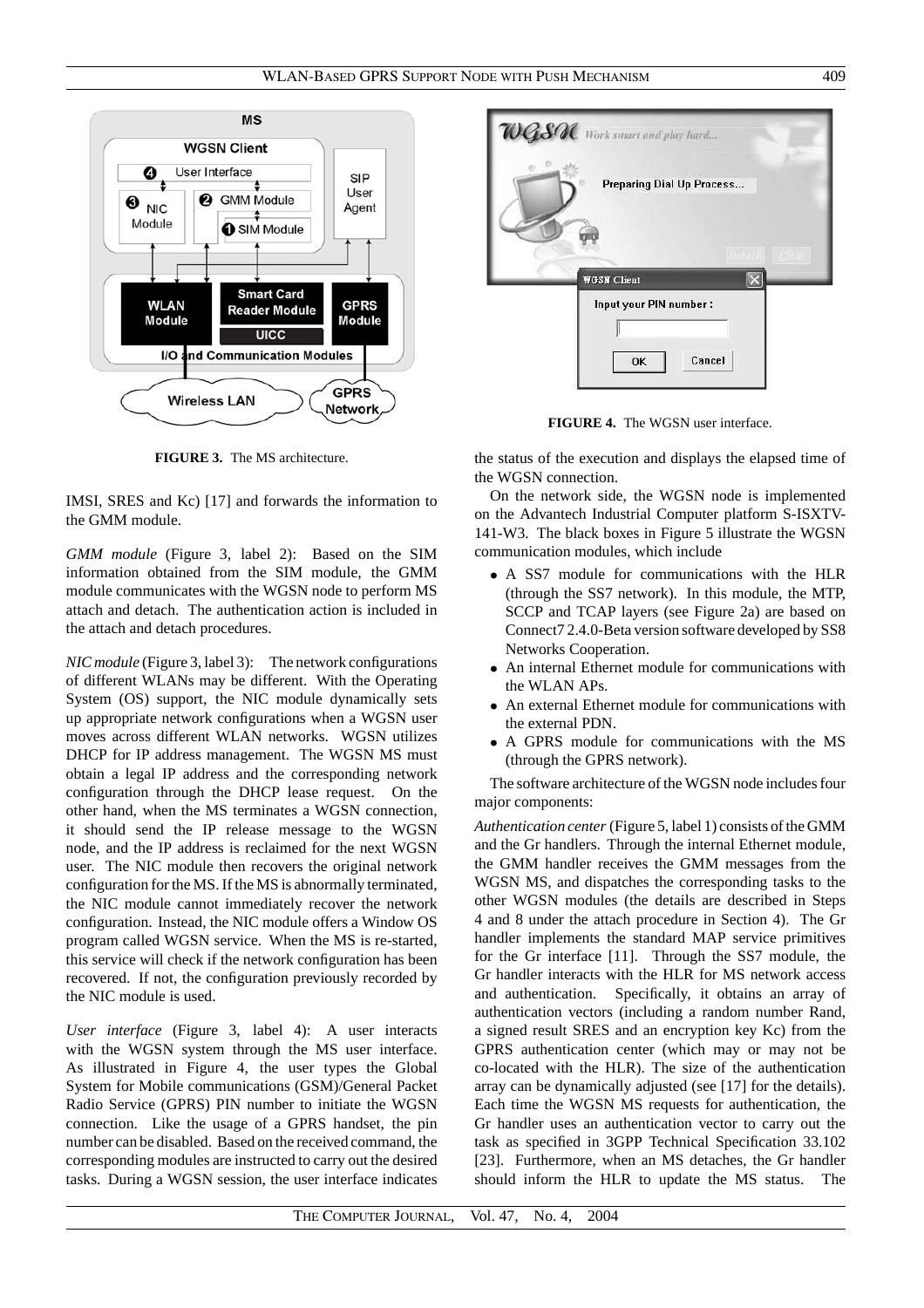

**FIGURE 5.** The WGSN node architecture.

current WGSN version has implemented two MAP service primitives: the MAP\_SEND\_AUTHENTICATION\_INFO and MAP\_PURGE\_MS services. These primitives are implemented on MAP version 1.4 software developed by Trillium Digital Systems Inc.

*Network controller* (Figure 5, label 2) provides the following functions for Internet access:

- *IP address management*: A DHCP server is implemented in the WGSN node to distribute private IP addresses to the MSs. A NAT server performs address translation when the IP packets are delivered between the private (WLAN) and the public (external PDN) IP address spaces.
- *Internet access control*: The WGSN node only allows the authenticated users to access Internet services. Unauthorized packets will be filtered out by the firewall.
- *SIP application support*: To support SIP-based applications under the NAT environment, the WGSN node implements a SIP ALG that modifies the content of SIP packets so that these packets can be delivered to the WGSN MSs through the WGSN node.

*Operation, administration and maintenance* (OA&M; see Figure 5, label 3) controls and monitors individual WGSN user traffics. WGSN utilizes Simple Network Monitoring Protocol (SNMP) as the network management protocol. With Management Information Base (MIB), every managed network element is represented by an object with an identity and several attributes. An SNMP agent is implemented in the WGSN node, which interacts with the managed network element through SNMP. For example, the traffic statistics of an AP can be accessed by the OA&M (through the corresponding MIB object) and displayed in a web page using Multi Router Traffic Grapher (MRTG 2.9.22) [24]. The SNMP agent can also detach an MS through the MIB object of the MS. A log handler is implemented in the OA&M to record all events occurring in the WGSN node. A billing handler generates CDRs, which communicates with the billing gateway through the GTP' protocol or File Transfer Protocol (FTP).

*SIP-based Push Center* (SPC; see Figure 5, label 4) provides a push mechanism for GPRS networks that support private IP addresses. Since GPRS significantly consumes the MS power, a mobile user typically turns on GSM but turns off GPRS unless he/she wants to originate a GPRS session. In this case, services cannot be pushed to the users from the network side. For an MS that is GSM attached but GPRS detached, the SPC can push a SIP request to the MS through an SMS application server called iSMS AS [16]. Details of this GPRS push mechanism can be found in [25], which will not be discussed in this paper. SPC also provides a push mechanism through WLAN for a WGSN user who does not bring up the SIP UA. Therefore, the SIP-terminated services (e.g. incoming VoIP calls) can be supported in WGSN. We will elaborate more on SPC in Section 5.

#### **4. ATTACH AND DETACH**

In WGSN attach and detach procedures, the message flows between the WGSN node and the HLR are the same as that for the SGSN and the HLR in UMTS. The message flows between the MS and the WGSN node are specific to the WGSN network, which are not found in UMTS.

The attach procedure is illustrated in Figure 6, which consists of the following steps:

- Step 1: When the WGSN user brings up the MS user interface, the SIM module is invoked to configure the smart card reader and (optionally) requests the user to input the PIN number. The card reader authenticates the user through the PIN number just like a GPRS mobile phone.
- Step 2: The MS NIC module is invoked to store the current WLAN network configuration. To obtain the network configuration of WGSN, MS broadcasts a DHCP DIS-COVER message on its subnet and looks for a DHCP server. The DHCP server in the WGSN node replies MS a DHCP OFFER message which includes an available IP address. Then, MS sends a DHCP REQUEST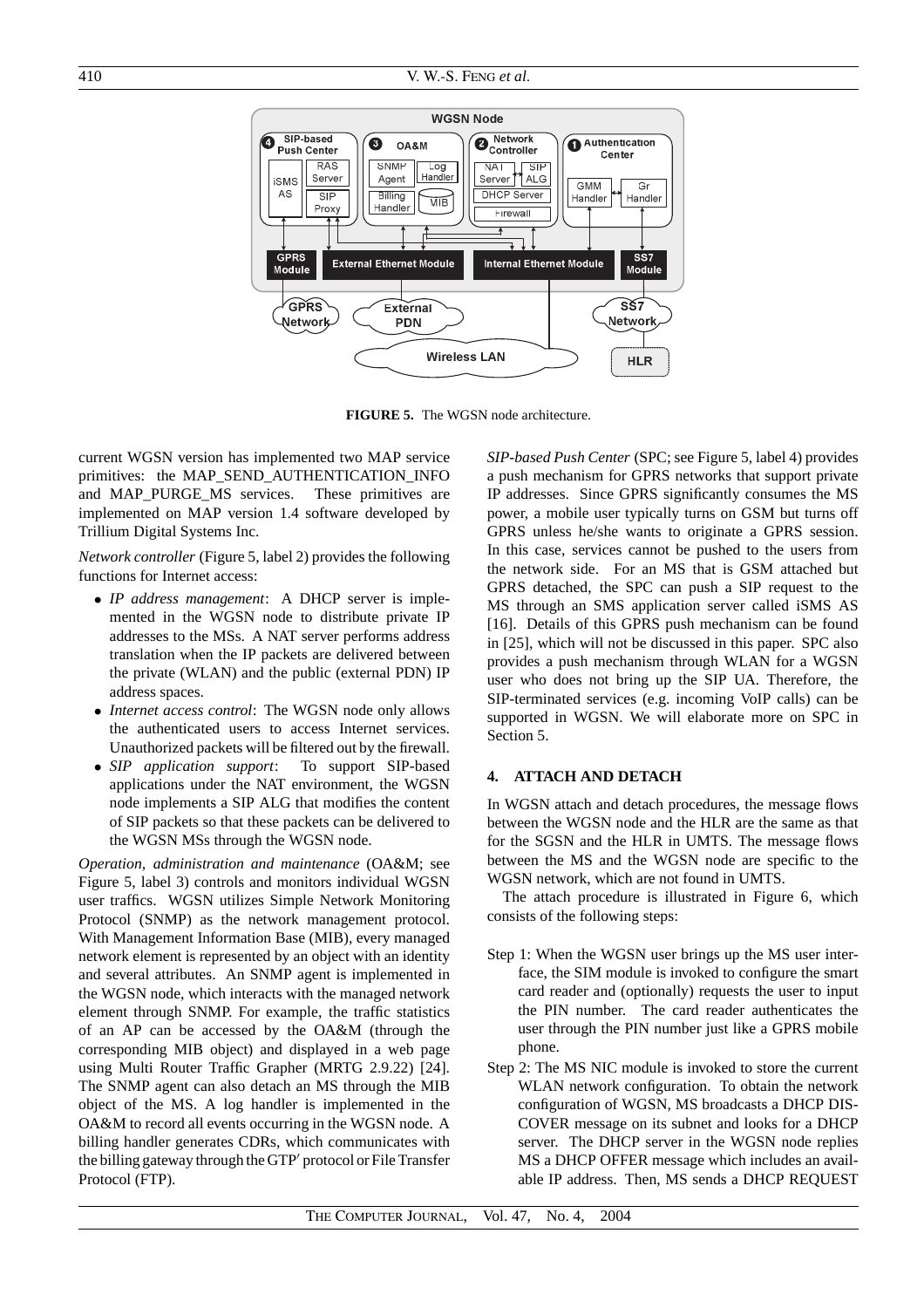

**FIGURE 6.** Message flow for the attach procedure.

message to DHCP server and asks for the usage of the available IP address contained in DHCP OFFER message. If the DHCP server accepts the request, it reports the IP lease event to the log handler and sends MS a DHCP ACK message with network configuration parameters. Finally, the MS NIC module sets up the new network configuration.

- Step 3: The MS GMM module is invoked to perform the attach operation. The GMM module first obtains the IMSI from the SIM module. Then it sends the GMM Attach Request (with the parameter IMSI) to the WGSN node.
- Step 4: When the GMM handler of the WGSN node receives the attach request, it reports this event to the log handler, and sends the Authentication Information Request to the Gr handler.
- Step 5: The Gr handler sends the MAP SEND AUTHENTICATION INFO Request (with the argument IMSI) to the HLR. The HLR returns the authentication vector (Rand, SRES, Kc) through the MAP\_SEND\_AUTHENTICATION\_INFO Response message.
- Step 6: The WGSN Gr handler issues the SS7 Alarm message to the log handler, and the event is logged. The Gr handler returns the authentication vector to the GMM handler.
- Step 7: The GMM handler sends the GMM Authentication and Ciphering Request (with the parameter Rand) to the GMM module of the MS. The GMM module passes the random number Rand to the SIM module, and the SIM module computes the signed result SRES\* and the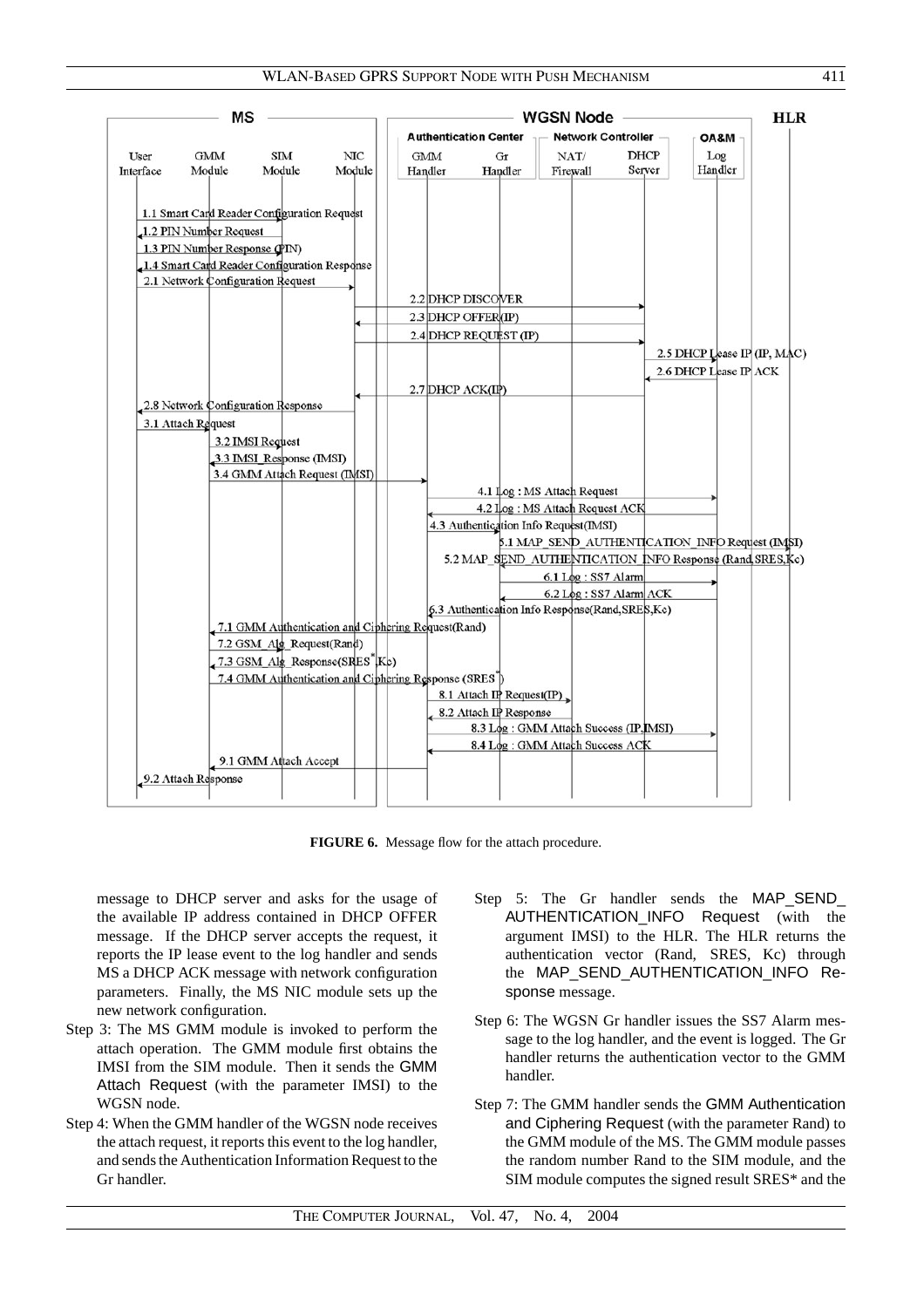

**FIGURE 7.** Message flow for the MS-initiated detach procedure.

encryption key Kc based on the received Rand and the authentication key Ki stored in the SIM card. These results are returned to the GMM module. The GMM module returns the computed SRES∗ to the GMM handler of the WGSN node using the GMM Authentication and Ciphering Response (with the parameter SRES∗). The GMM handler compares SRES with SRES<sup>\*</sup>. If they match, the authentication is successful.

- Step 8: The GMM handler sends the Attach IP request to the firewall, which will allow the packets of this IP address to pass the WGSN node. Then the GMM handler reports to the log handler that the attach is successful (with the corresponding IMSI and IP address).
- Step 9: The GMM handler sends the GMM Attach Accept message to the GMM module of the MS, and the GMM module passes the Attach Response message to the user interface. At this point, the attach procedure is completed.

The WGSN connection can be detached by the MS or by the network (the WGSN OA&M). The message flow for MS initiated detach is illustrated in Figure 7, and the steps are described as follows.

Step 1: When the user presses the detach button in the user interface, the GMM module is invoked to send the GMM Mobile Originated Detach Request to the

GMM handler of the WGSN node. The GMM handler reports this detach event to the log handler.

- Step 2: The GMM handler sends the Detach IP Request to the firewall. From now on, the packets of this IP address will be filtered out by the firewall of the WGSN node.
- Step 3: The GMM handler invokes the Gr handler to send the MAP\_PURGE\_MS\_Request (with the parameters IMSI and the SSN address of the WGSN node) to the HLR. The HLR updates the MS status in the database and replies the MAP\_PURGE\_MS Response to the Gr handler. The Gr handler reports this event to the log handler.
- Step 4: Through GMM Mobile Originated Detach Response, the GMM handler informs the MS GMM module that the detach operation is complete.
- Step 5: The MS NIC module is instructed to recover the original network configuration. It sends the DHCP RELEASE message to the DHCP server in the WGSN node. The DHCP server reclaims the IP address and reports this event to the log handler. The NIC module then recovers the original network configuration (which was saved in Step 2 of the attach procedure).

The message flow for the network-initiated detach procedure is similar to that illustrated in Figure 7, and the details can be found in [12].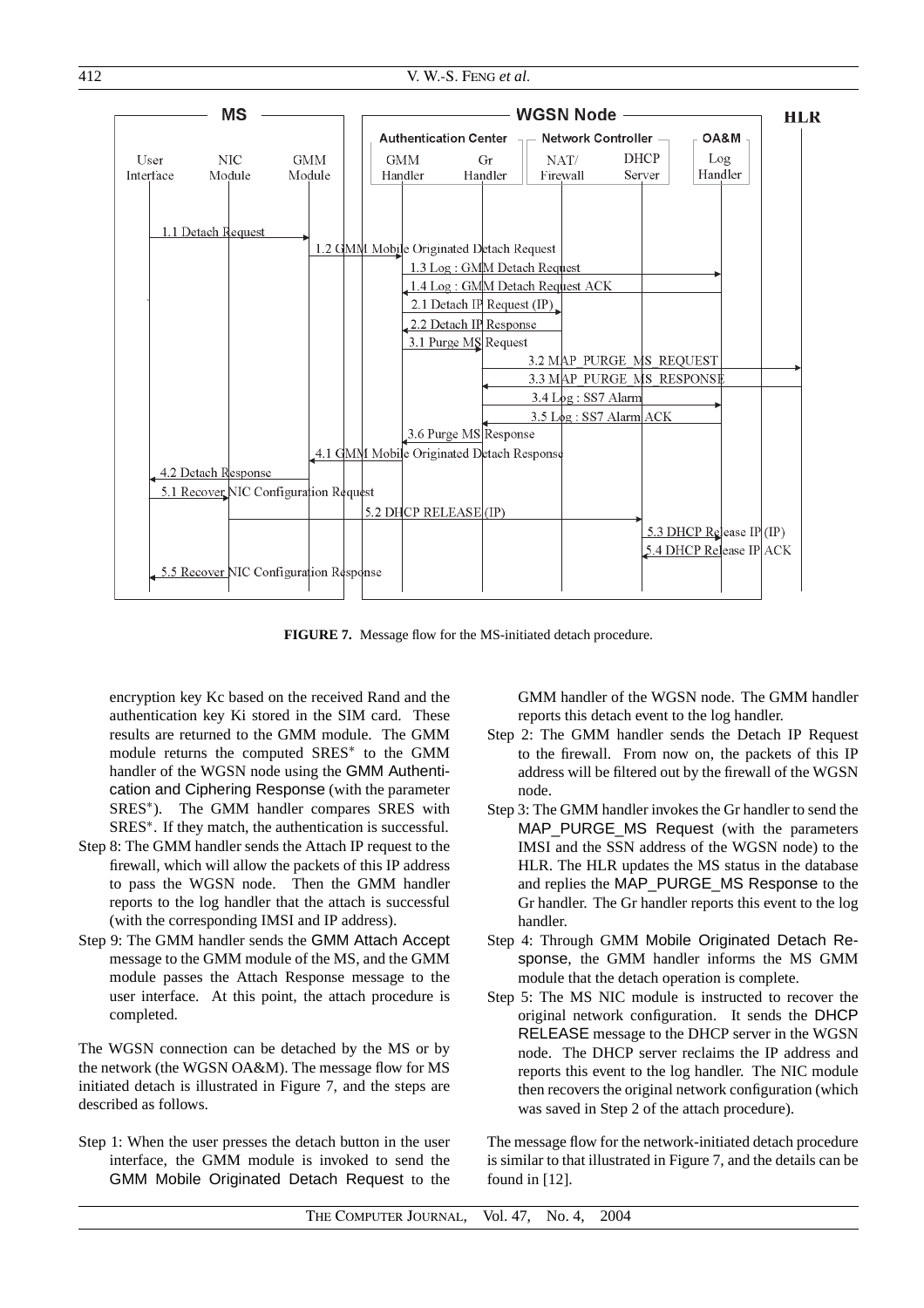

**FIGURE 8.** The FSM state transition diagram for the SPC status record.

# **5. PERFORMANCE OF THE WGSN PUSH MECHANISM**

To reduce the power consumption and computation complexity of a WGSN MS, most WGSN applications are not activated at the MS until the user actually accesses them. This approach does not support 'always-on' or MS terminated services such as incoming VoIP calls. To address this issue, WGSN implements a push mechanism called SPC. Suppose that a SIP VoIP caller in the external PDN issues a call request to a WGSN user, which is first sent to the WGSN node. The WGSN node checks if the SIP UA of the called MS is activated. If so, the request is directly forwarded to the called MS. If not, the WGSN node sends a message to the MS to activate the corresponding SIP UA. After the SIP UA is brought up, the call request from the caller is then delivered to the SIP UA following the standard SIP protocol. We note that the VoIP call model is typically handled by the SIP UAs or a call server (or softswitch) that controls the call setup process and indicates whether the called party is busy or idle [26]. The WGSN SPC is only responsible for pushing the SIP requests to the MSs where the SIP UAs are not activated. For every SIP UA (an MS may have several SIP UAs for different applications), a status record is maintained in the SPC. A four-state Finite State Machine (FSM) is associated with the record. These states are

- State 0: The SPC has not initiated the activation process.
- State 1: The SPC has initiated the activation process, and one incoming call is waiting for setup.
- State 2: The SPC has initiated the activation process. No incoming call is waiting for setup.
- State 3: The SIP UA is active.

The incoming call waiting for setup at State 1 is referred to as the outstanding call. There is at most one outstanding call during the SIP UA activation process. The state transition diagram for the FSM of a status record is illustrated in Figure 8 and the details are given below:

Transition 1: An incoming call request arrives at State 0. The SPC sends a message to activate the SIP UA. The SPC sets a timer *T*1 and changes the state to '1'.

- Transition 2: The timer *T*1 expires at State 1. The SPC drops the current outstanding call request by sending a timeout message to the caller. The state changes to '2'.
- Transition 3: An incoming call arrives at State 1. The SPC drops this call request (because the called MS is already engaged in an outgoing call setup). The state remains in '1'.
- Transition 4: An incoming call request arrives at State 2. This call becomes the outstanding call. The SPC sets the timer *T1* and changes the state to '1'.
- Transition 5: When the SPC receives the activation complete message from the called MS at State 1, the SPC forwards the outstanding call request to the SIP UA of the called MS following the standard SIP protocol. The state is changed to '3'.
- Transition 6: When the SPC receives the activation complete message from the called MS at State 2, the SPC changes the state to '3'.
- Transition 7: When the SPC receives a call request at State 3, it directly forwards the call request to the SIP UA of the called MS following the standard SIP protocol.

It is clear that for every SIP UA, the FSM eventually moves to State 3. There is exactly one outstanding call at State 1, and there is no outstanding call at State 2. During the state transition, an incoming call is 'lost' if either Transition 2 or 3 occurs. Consider the timing diagram in Figure 9. Suppose that the first outstanding call arrives at the SPC at time  $\tau_{0,1}$  when the FSM is at State 0 (Figure 9, label 1). At time  $\tau$ , the SPC received the activation complete message from the called MS (which indicates that the SIP UA has been activated; see Figure 9, label 7). The *i*th outstanding call arrives at the SPC at time  $\tau_{0,i}$  (see Figure 9, label 4), which means that the previous  $i - 1$ outstanding calls were timed out and lost). Several periods are defined:

- (i) The *T* 1 timer for the *i*th outstanding call expires at  $\tau_{1,i}$  (Figure 9, labels 2, 3 and 5). The timeout period is  $t_{1,i} = \tau_{1,i} - \tau_{0,1}$ , which has the density function  $f_{t_{1,i}}(t) = \mu e^{-\mu t}$ .
- (ii) The incoming call arrivals are a Poisson process with rate *λ*. Therefore the inter call arrival times are exponentially distributed with mean 1/*λ*. The *i*th outstanding call is timed out at time  $\tau_{1,i}$ , and the *i* + 1st outstanding call arrives at time  $\tau_{0,i+1}$ (Figure 9, label 6). From the residual life theorem [27] and the memoryless property of the exponential distribution, the period  $t_{2,i} = \tau_{0,i+1} - \tau_{1,i}$  has the exponential distribution with the density function  $f_{t_2}$ <sub>*i*</sub> $(t) = \lambda e^{-\lambda t}$ .
- (iii) The SIP UA activation time is  $t_{3,1} = \tau \tau_{0,1}$ , which has the density function  $f_{t_{3,1}}(t) = \gamma e^{-\gamma t}$ . The activation time 'seen' by the *i*th outstanding call is  $t_{3,i} = \tau - \tau_{0,i}$ . The density function of  $t_{3,i}$  is derived as follows. We first observe that  $t_{3,1} = t_{1,1} + t_{2,1} + t_{3,2}$ .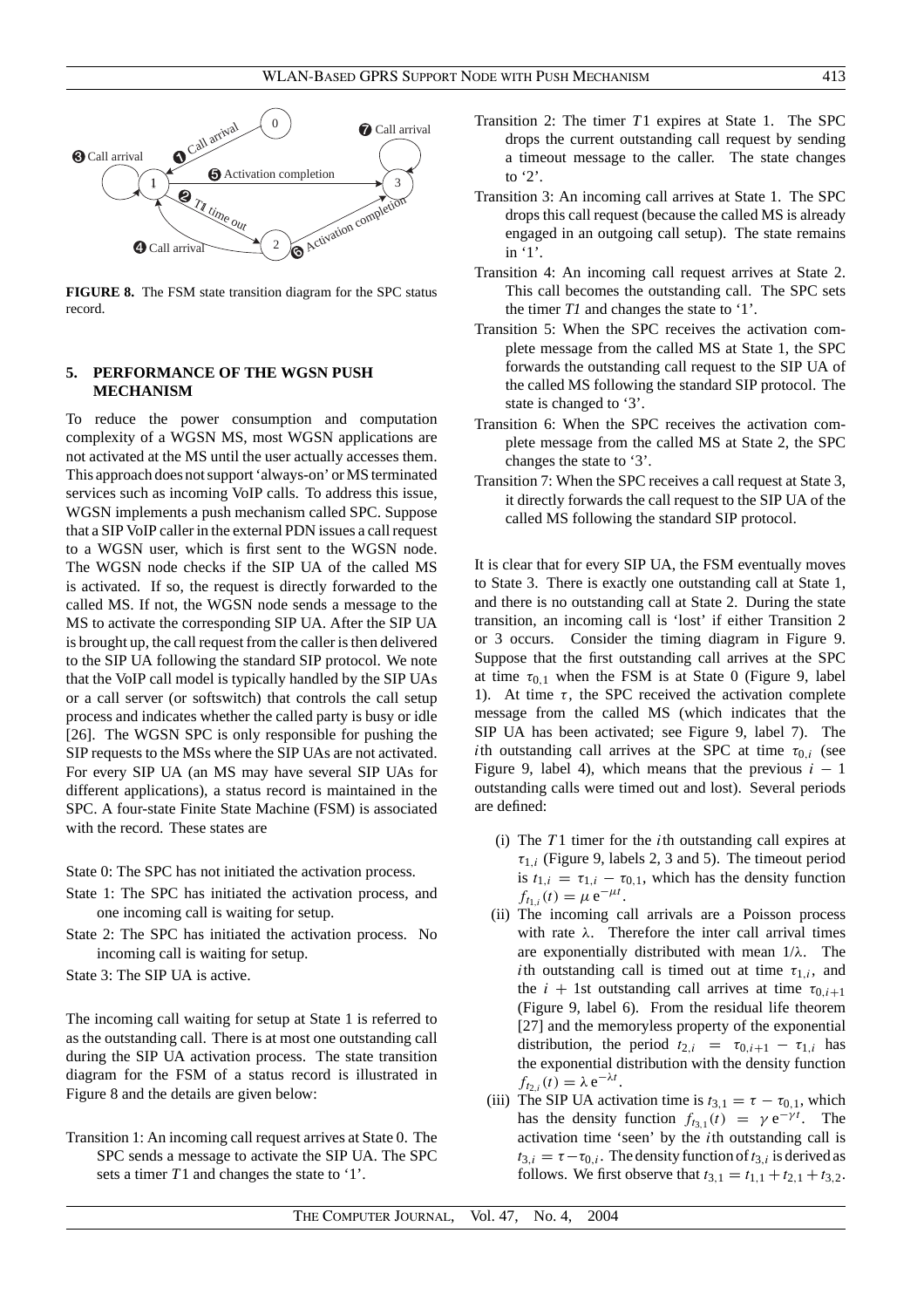

**FIGURE 9.** The timing diagram I (a dot '**·**' represents dropping of an incoming call immediately after it arrives at the SPC).



**FIGURE 10.** Effects of (a)  $\mu$  and (b)  $\lambda$ .

Therefore,

$$
f_{t_{3,2}}(t) = \int_{t_{1,1=0}}^{\infty} \int_{t_{2,1=0}}^{\infty} f_{t_{1,1}}(t_{1,1}) f_{t_{2,1}}(t_{2,1})
$$
  
\n
$$
\times f_{t_{3,1}}(t_{1,1} + t_{2,1} + t) dt_{2,1} dt_{1,1}
$$
  
\n
$$
= \int_{t_{1,1=0}}^{\infty} \int_{t_{2,1=0}}^{\infty} (\mu e^{-\mu t_{1,1}}) (\lambda e^{-\lambda t_{2,1}})
$$
  
\n
$$
\times \left[ \gamma e^{-\gamma (t_{1,1} + t_{2,1} + t)} \right] dt_{2,1} dt_{1,1}
$$
  
\n
$$
= \left[ \frac{\mu \lambda}{(\lambda + \gamma) (\mu + \gamma)} \right] \gamma e^{-\gamma t} \qquad (1)
$$

Since  $t_{3,i-1} = t_{1,i-1} + t_{2,i-1} + t_{3,i}$ , the density function  $f_{t_3}$ ; (*t*) can be iteratively derived from (1), and the resulting expression is

$$
f_{t_{3,i}}(t) = \left[\frac{\mu\lambda}{(\lambda + \gamma)(\mu + \gamma)}\right]^{i-1} \cdot \gamma e^{-\gamma t} \qquad (2)
$$

Note that  $t_{1,i}$ ,  $t_{2,i}$  and  $t_{3,1}$  are assumed to be exponentially distributed, which provide mean value analysis [28] for quick and primary investigation on the SPC performance. The SPC may exercise fixed timeout period for *T* 1. From our previous study of mobility management [17], the performance of fixed timeout period is similar to the exponential periods. Furthermore, exponential timeout periods provide randomness ( just like the exponential backoffs of re-transmission protocols), which avoids traffic congestion at the SPC.

In Figure 9, the bullets in the periods  $t_{1,i}$  represent the incoming call losses due to Transition 3. The bullets at  $\tau_{1,i}$  represent the outstanding call drops due to Transition 2.

Based on the above description, Appendix A derives the expected number *E*[*N*] of lost calls during a SIP UA activation process, which is expressed as

$$
E[N] = \frac{(\lambda + \gamma)(\lambda + \mu)}{\gamma}
$$
 (3)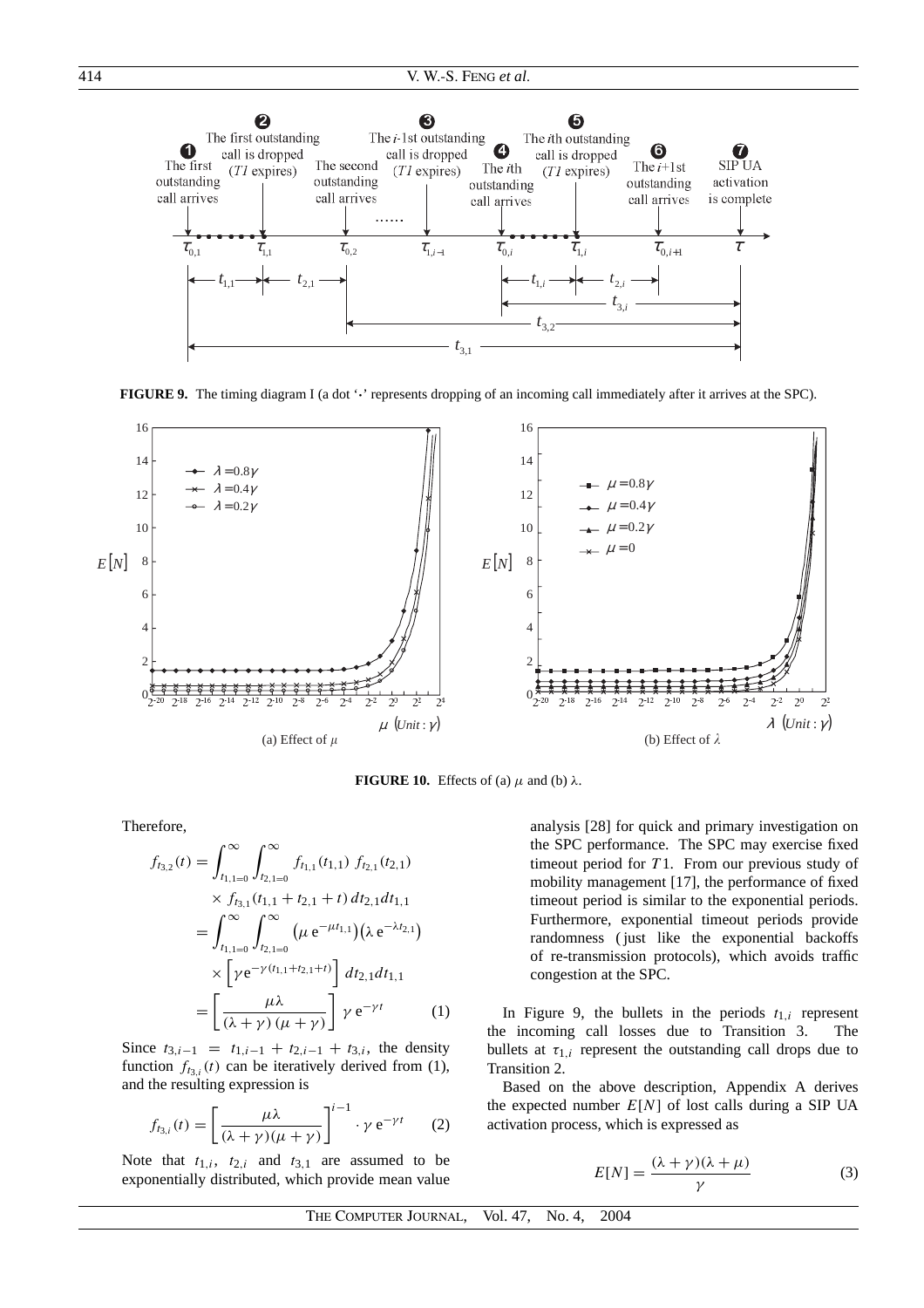Based on (3), Figure 10 plots  $E[N]$  against  $\mu$  and  $\lambda$ . Figure 10a indicates that when  $\mu < \gamma/8$ , increasing the timeout period for *T* 1 only insignificantly reduces the *E*[*N*] value. Therefore, if the expected SIP UA activation delay is 1 s, then it is appropriate to set the *T* 1 timeout period as 8 or 16 s. Figure 10b indicates that *E*[*N*] is insignificantly affected by the incoming call arrival rate  $\lambda$  when  $\lambda < \nu/32$ . In other words, it is appropriate to select any  $E[t_{3,i}]$  value less than  $E[t_{2,i}]/128$ . For example, if a WGSN user receives an incoming call for every 20 min, then good *E*[*N*] performance is expected if the elapsed time for SIP UA activation is less than 19 s.

#### **6. CONCLUSION**

This paper proposed WGSN as a solution for integrating 3G and WLAN services. We described how the 3G mechanisms are re-used for WLAN user authentication and network access without introducing new procedures and without modifying the existing 3G network components. We described the WGSN features and showed how they are designed and implemented. Then we focused on the WGSN push mechanism. We proposed an analytic model to investigate the restrictions on WGSN transmission delay so that the system can accommodate most SIP-based terminated calls (i.e. the incoming calls) to a WGSN user during the SIP UA activation process. A WGSN prototype has been implemented in the Industrial Technology Research Institute and National Chiao Tung University Joint Research Center.

## **ACKNOWLEDGEMENTS**

This work was sponsored in part by the MOE Program for Promoting Academic Excellence of Universities under grant number 89-E-FA04-1-4, Chair Professorship of Providence University, IIS/Academia Sinica, CCL/ITRI, National Telecommunication Development Program, the Lee and MTI Center for Networking Research/NCTU.

#### **REFERENCES**

- [1] 3GPP TR 22.934, v6.0.0 (2002) *Services and System Aspects; Feasibility Study on 3GPP System to Wireless Local Area Network (WLAN) Interworking*. 3rd Generation Partnership Project.
- [2] 3GPP TS 23.040, v5.5.1 (2002) *Technical Specification Group Terminals; Technical Realization of Short Message Service (SMS)*. 3rd Generation Partnership Project.
- [3] 3GPP TS 22.140, v5.4.0 (2002) *Technical Specification Group Services and System Aspects; Multimedia Messaging Service (MMS); Stage 1*. 3rd Generation Partnership Project.
- [4] 3GPP TS 22.228, v5.6.0 (2002) *Technical Specification Group Services and System Aspects; Service Requirements for the Internet Protocol (IP) Multimedia Core Network Subsystem; Stage 1*. 3rd Generation Partnership Project.
- [5] Lin, Y.-B., Haung, Y.-R., Pang, A.-C. and Chlamtac, I. (2002) All-IP approach for UMTS third generation mobile networks. *IEEE Network*, **16**(5), 8–19.
- [6] Haverinen, H., Mikkonen, J., and Takamaki, T. (2002) Cellular access control and charging for mobile operator wireless local area networks. *IEEE Wireless Commun.*, **9**(6), 52–60.
- [7] Salkintzis, A. K., Fors, C., and Pazhyannur, R. (2002) WLAN– GPRS integration for next-generation mobile data networks. *IEEE Wireless Commun.*, **9**(5), 112–124.
- [8] Holma, H. and Toskala, A. (eds) (2000) *WCDMA for UMTS*. John Wiley & Sons.
- [9] GSM 09.02, v7.3.0 (2000) *Mobile Application Part (MAP) Specification*. European Telecommunications Standards Institute/Technical Committees.
- [10] IETF RFC 2131 (1997) *Dynamic Host Configuration Protocol*. Internet Engineering Task Force.
- [11] 3GPP TS 23.060, v4.1.0 (2001) *Technical Specification Group Services and Systems Aspects; General Packet Radio Service (GPRS); Service Description; Stage 2*. 3rd Generation Partnership Project.
- [12] Technical Report (2003) *System Requirement Specification of WLAN-based GPRS Support Node (WGSN)*. ITRI and NCTU Joint Research Center.
- [13] IETF RFC 3261 (2002) *SIP: Session Initiation Protocol*. Internet Engineering Task Force.
- [14] IETF RFC 3550 (2003) *RTP: A Transport Protocol for Real-Time Applications*. Internet Engineering Task Force.
- [15] IETF draft-biggs-sip-nat-00 (2000) *A SIP Application Level Gateway for Network Address Translation*. 3COM Inc.
- [16] Rao, C. H., Chang, D.-F., and Lin, Y.-B. (2001) iSMS: an integration platform for short message service and IP networks. *IEEE Network*, **15**(2), 48–55.
- [17] Lin, Y.-B. and Chen, Y.-K. (2003) Reducing authentication signaling traffic in third generation mobile network. *IEEE Trans. Wireless Commun.*, **2**(3), 491–501.
- [18] Lin, Y.-B. and Chlamtac, I. (2001) *Wireless and Mobile Network Architectures*. Wiley.
- [19] IETF RFC 2486 (1999) *The Network Access Identifier*. Internet Engineering Task Force.
- [20] IETF RFC 2284 (2003) *PPP Extensible Authentication Protocol (EAP)*. Internet Engineering Task Force.
- [21] IEEE Std 802.1X-2001 (2001) *IEEE Standard for Local and Metropolitan Area Networks-Port-Based Network Access Control*. Institute of Electrical and Electronics Engineers.
- [22] IETF RFC 2960 (2000) *Stream Control Transmission Protocol*. Internet Engineering Task Force.
- [23] 3GPP TS 33.102, v3.7.0 (2000) *Technical Specification Group Services and Systems Aspects; 3G Security; Security Architecture*. 3rd Generation Partnership Project.
- [24] MRTG: Multi Router Traffic Grapher. [http://people.ee.ethz.](http://people.ee.ethz) ch/∼oetiker/webtools/mrtg/.
- [25] Lin, Y.-B., Lo, Y.-C., and Rao, C.-H. (2003) A push mechanism for GPRS supporting private IP addresses. *IEEE Commun. Lett.*, **7**(1), 24–26.
- [26] Feng, V., Lin, Y.-B., and Chou, S.-L. (2004) Design and implementation of a softswitch for third generation mobile all-IP network. *Wireless Commun. Mobile Comput. J.*, in press.
- [27] Ross, S. M. (1996) *Stochastic Processes*. John Wiley & Sons.
- [28] Lazowska, E. D., Zahorjan, J., Graham, G. S., and Sevcik, K. C. (1984) *Quantitative System Performance*. Prentice-Hall.

#### **APPENDIX A**

Suppose that we observe *j* outstanding calls (where  $j > 0$ ) during the SIP UA activation process (i.e. the transition period from State 0 to State 3). The first  $j - 1$  outstanding calls are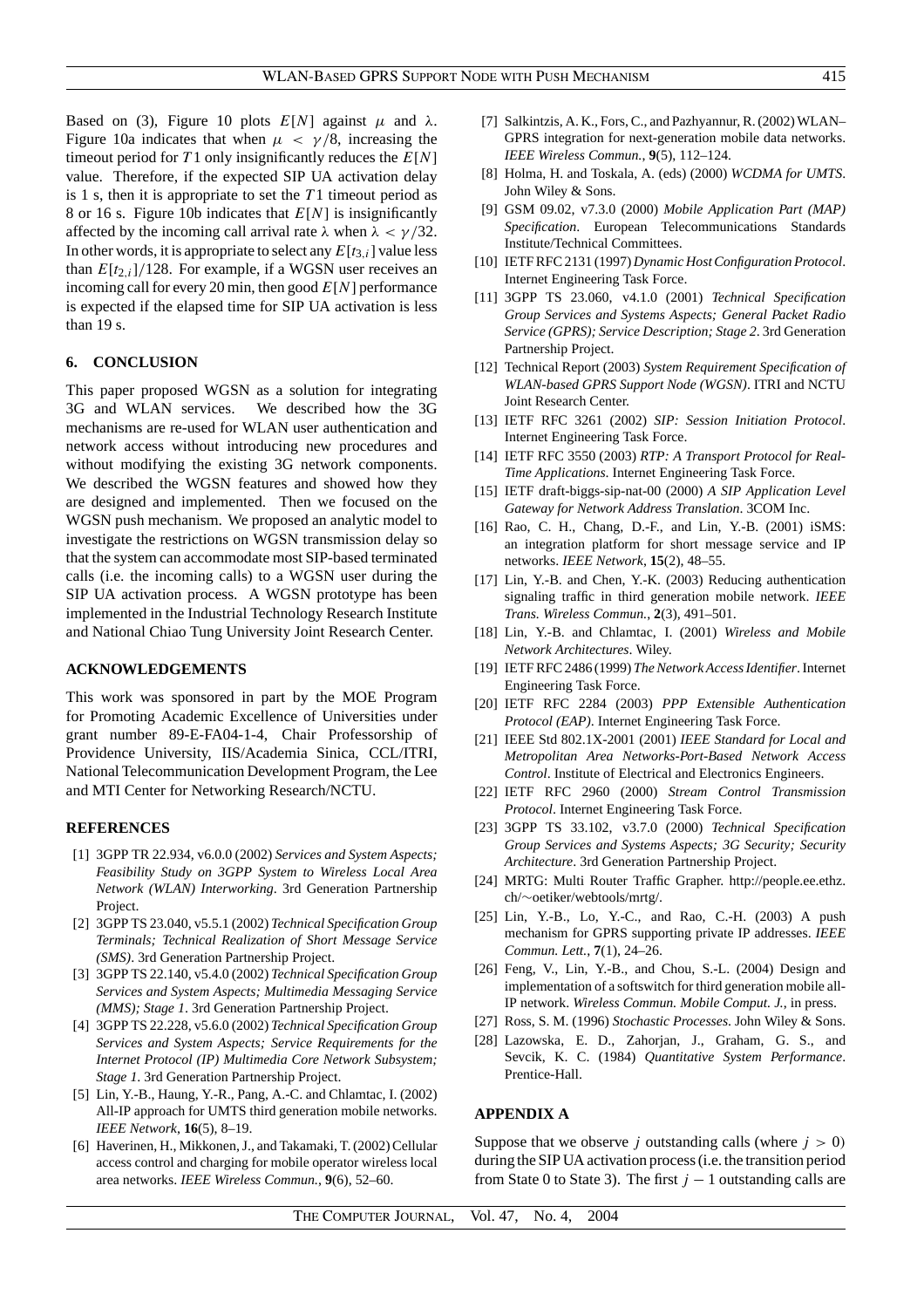

**FIGURE A1.** The timing diagram II (a dot '·' represents dropping of an incoming call immediately after it arrives at the SPC).

timed out and are lost. These outstanding calls are referred to as Type A calls. The *j* th (i.e. the last) outstanding call is either timed out (which is referred to as the Type B call) or successfully set up (Type C call).

In Figure 9,  $t_{1,i} + t_{2,i} < t_{3,i}$  for the *i*th Type A call. Let  $N_{A_i}$  be the number of lost calls during the waiting time  $t_{1,i}$ of this outstanding call (including itself). We note that *NAi* has a Poisson distribution [27]. Let  $P_{A_i}(n)$  be the probability that  $N_{A_i} = n$ . From (2) and the Poisson probability density function, we have

$$
P_{A_i}(n) = \Pr\left[N_{A_i} = n | t_{1,i} + t_{2,i} < t_{3,i}\right]
$$
\n
$$
\cdot \Pr\left[t_{1,i} + t_{2,i} < t_{3,i}\right]
$$
\n
$$
= \int_{t_{1,i}=0}^{\infty} \int_{t_{2,i}=0}^{\infty} \int_{t_{3,i}=t_{1,i}+t_{2,i}}^{\infty} \left[\frac{e^{-\lambda t_{1,i}} (\lambda t_{1,i})^{n-1}}{(n-1)!}\right]
$$
\n
$$
\times f_{t_{1,i}}(t_{1,i}) f_{t_{2,i}}(t_{2,i}) f_{t_{3,i}}(t_{3,i}) dt_{3,i} dt_{2,i} dt_{1,i}
$$
\n
$$
= \int_{t_{1,i}=0}^{\infty} \int_{t_{2,i}=0}^{\infty} \int_{t_{3,i}=t_{1,i}+t_{2,i}}^{\infty} \left[\frac{e^{-\lambda t_{1,i}} (\lambda t_{1,i})^{n-1}}{(n-1)!}\right]
$$
\n
$$
\times (\mu e^{-\mu t_{1,i}}) (\lambda e^{-\lambda t_{2,i}}) \left\{\left[\frac{\mu \lambda}{(\lambda + \gamma)(\mu + \gamma)}\right]^{i-1}\right\}
$$
\n
$$
\times \gamma e^{-\gamma t_{3,i}} \right\} dt_{3,i} dt_{2,i} dt_{1,i}
$$
\n
$$
= \left[\frac{\mu \lambda}{(\lambda + \gamma)(\mu + \gamma)}\right]^{i-1} \left(\frac{\mu \lambda}{\gamma + \lambda}\right) \left(\frac{\lambda}{\mu + \gamma + \lambda}\right)^{n-1}
$$
\n(A1)

From (A1) the expected number  $E[N_{A_i}|t_{1,i} + t_{2,i} < t_{3,i}]$  $Pr[t_{1,i} + t_{2,i} < t_{3,i}]$  is expressed as

$$
E\left[N_{A_i}|t_{1,i} + t_{2,i} < t_{3,i}\right] \Pr\left[t_{1,i} + t_{2,i} < t_{3,i}\right]
$$
\n
$$
= \sum_{n=1}^{\infty} n \cdot P_{A_i}(n)
$$
\n
$$
= \sum_{n=1}^{\infty} n \left\{ \left[ \frac{\mu \lambda}{(\lambda + \gamma)(\mu + \gamma)} \right]^{i-1} \left( \frac{\mu \lambda}{\gamma + \lambda} \right) \times \left( \frac{\lambda}{\mu + \gamma + \lambda} \right)^{n-1} \right\}
$$
\n
$$
= \left[ \frac{\mu \lambda}{(\lambda + \gamma)(\mu + \gamma)} \right]^{i-1} \left( \frac{\mu \lambda}{\lambda + \gamma} \right) \left( \frac{\gamma + \lambda + \mu}{\mu + \gamma} \right)^2
$$
\n(A2)

The expected number of lost calls during the waiting time of the last outstanding call is derived in two cases. With probability  $Pr[t_{1,j} < t_{3,j} < t_{1,j} + t_{2,j}]$ , the last outstanding call is a Type B call (see Figure A1). Let  $N_{B_i}$  be the number of lost calls during the waiting time  $t_{1,j}$  of this outstanding call (including itself). Let  $P_{B_i}(n)$  be the probability that  $N_{B_i} = n$ . Then

$$
P_{B_j}(n) = \Pr\left[N_{B_j} = n | t_{1,j} < t_{3,j} < t_{1,j} + t_{2,j}\right]
$$
\n
$$
\cdot \Pr\left[t_{1,j} < t_{3,j} < t_{1,j} + t_{2,j}\right]
$$
\n
$$
= \int_{t_{1,j}=0}^{\infty} \int_{t_{3,j}=t_{1,j}}^{\infty} \int_{t_{2,j}=t_{3,j}-t_{1,j}}^{\infty} \left[\frac{e^{-\lambda t_{1,j}} (\lambda t_{1,j})^{n-1}}{(n-1)!}\right]
$$
\n
$$
\times f_{t_{1,j}}(t_{1,j}) f_{t_{2,j}}(t_{2,j}) f_{t_{3,j}}(t_{3,j}) dt_{2,j} dt_{3,j} dt_{1,j}
$$
\n
$$
= \int_{t_{1,j}=0}^{\infty} \int_{t_{3,j}=t_{1,j}}^{\infty} \int_{t_{2,j}=t_{3,j}-t_{1,j}}^{\infty} \left[\frac{e^{-\lambda t_{1,j}} (\lambda t_{1,j})^{n-1}}{(n-1)!}\right]
$$
\n
$$
\times \left(\mu e^{-\mu t_{1,j}}\right) \left(\lambda e^{-\lambda t_{2,j}}\right)
$$
\n
$$
\times \left\{\left[\frac{\mu \lambda}{(\lambda + \gamma)(\mu + \gamma)}\right]^{j-1} \gamma e^{-\gamma t_{3,j}}\right\} dt_{2,j} dt_{3,j} dt_{1,j}
$$
\n
$$
= \left[\frac{\mu \lambda}{(\lambda + \gamma)(\mu + \gamma)}\right]^{j-1} \left(\frac{\mu \gamma}{\gamma + \lambda}\right) \left(\frac{\lambda}{\mu + \gamma + \lambda}\right)^{n-1}
$$
\n(A3)

From (A3), the expected number  $E[N_{B_i}|t_{1,j} < t_{3,j}$  $t_{1,i} + t_{2,i}$  ] Pr  $[t_{1,j} < t_{3,j} < t_{1,i} + t_{2,i}]$  is expressed as

$$
E[N_{B_j}|t_{1,j} < t_{3,j} < t_{1,i} + t_{2,i}] \Pr[t_{1,j} < t_{3,j} < t_{1,i} + t_{2,i}]
$$
\n
$$
= \sum_{n=1}^{\infty} n \cdot P_{B_j}(n)
$$
\n
$$
= \sum_{n=1}^{\infty} n \left\{ \left[ \frac{\mu \lambda}{(\lambda + \gamma)(\mu + \gamma)} \right]^{j-1} \left( \frac{\mu \gamma}{\gamma + \lambda} \right) \right\}
$$
\n
$$
\times \left( \frac{\lambda}{\mu + \gamma + \lambda} \right)^{n-1} \right\}
$$
\n
$$
= \left[ \frac{\mu \lambda}{(\lambda + \gamma)(\mu + \gamma)} \right]^{j-1} \left( \frac{\mu \gamma}{\lambda + \gamma} \right) \left( \frac{\gamma + \lambda + \mu}{\mu + \gamma} \right)^2
$$
\n(A4)

With probability  $Pr[0 < t_{3,j} < t_{1,j}]$ , the last outstanding call is a Type C call (see Figure A2). Let  $N_{C_i}$  be the number of lost calls during the waiting time *t*3*,j* of this outstanding call.

The Computer Journal, Vol. 47, No. 4, 2004